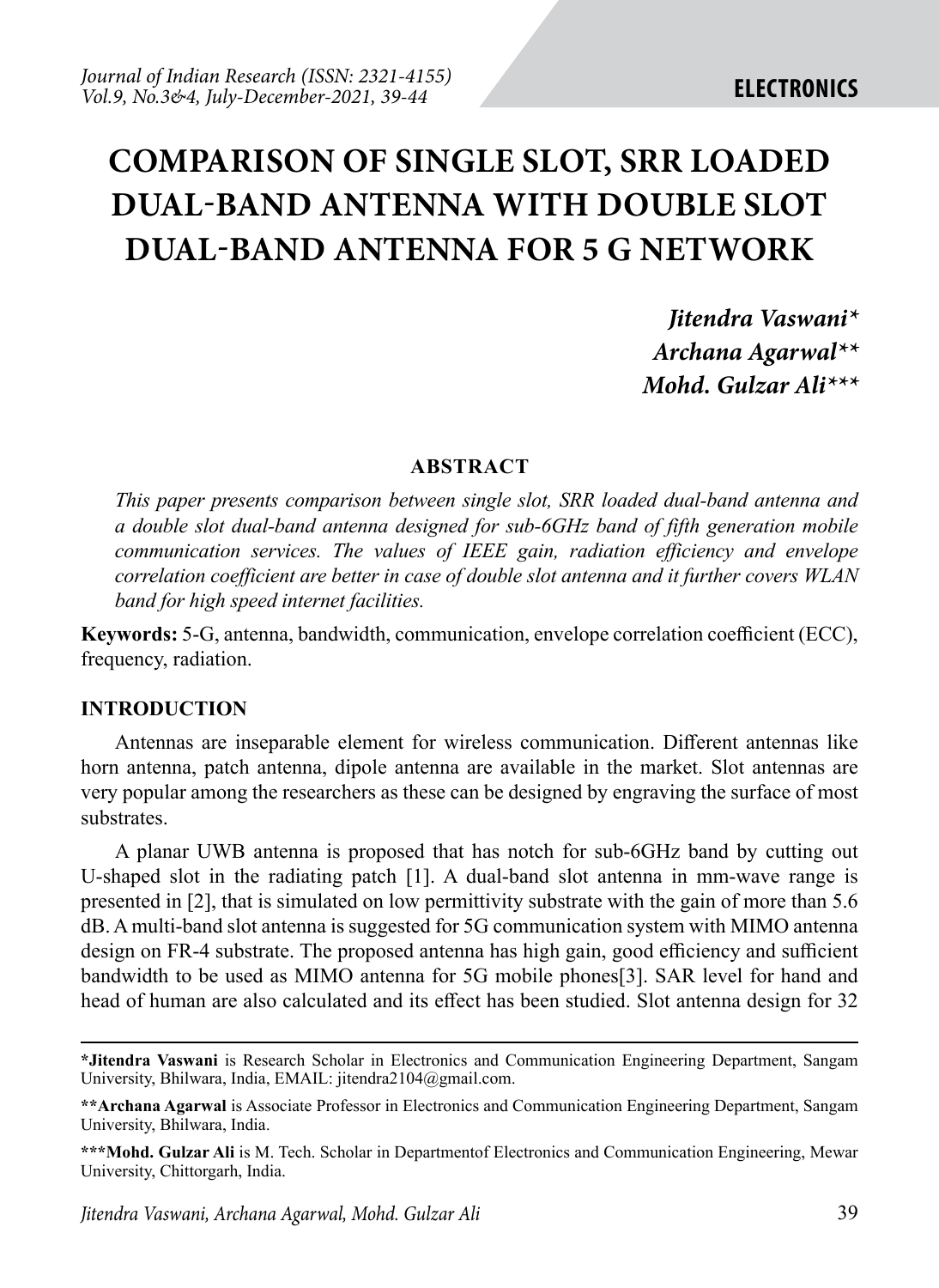GHz and 42 GHz band of 5G is proposed. The shape of the slot implemented is elliptical with sectored radiating patch[4].

Four element slot antenna is presented for sub-6 GHz band of 5G Communication systems. The dual-band characteristic is obtained by designing the SRRs and higher bandwidth is obtained by merging of two closely spaced band[5]. The antenna has good diversity performance in terms of ECC and MEG. In another design of four element slot antenna, dual band characteristics is obtained by etching two squared slots in the ground plane[6]. This antenna also has high gain and good radiation efficiency along with better diversity performance.

As the design, type and size of the antennas mentioned in [5] and [6] are similar, so comparison between both the antennas is presented in the paper. A table showing the similarities and differences is presented so that one can easily compare the antennas based on their characteristics.

### **ANTENNA COMPARISON**

The antennas that are being compared are identical in shape of the substrate. The substrate used in the antenna design is FR-4 with the only difference in the thickness of the substrate. The thickness of substrate in [5] is 0.8mm and in [6] is 1.6 mm. The unit cell structure of both antennas is shown in Fig. 1. In [5] there is one slot for radiation, that has been loaded with SRRs (split ring resonator) to get dual-band performance while in [6], there are two slots to get antenna resonating at two bands.



**Figure 1: Unit cell structure of the compared antennas (a) Sarkar (b) Vaswani**

Both the antennas are designed with four elements placed at four corners of the substrate such as the orientation of the adjacent elements is perpendicular to each other, so that the polarization is also perpendicular between them. This also improves the isolation between the antenna elements. Transparent antenna design of both the antennas is shown in Fig. 2.

The S-parameters for both designs are shown in Fig. 3. The band of operation for [5] is 3.15 GHz and the other band extends from 3.56 to 4 GHz. So the bands placed close to each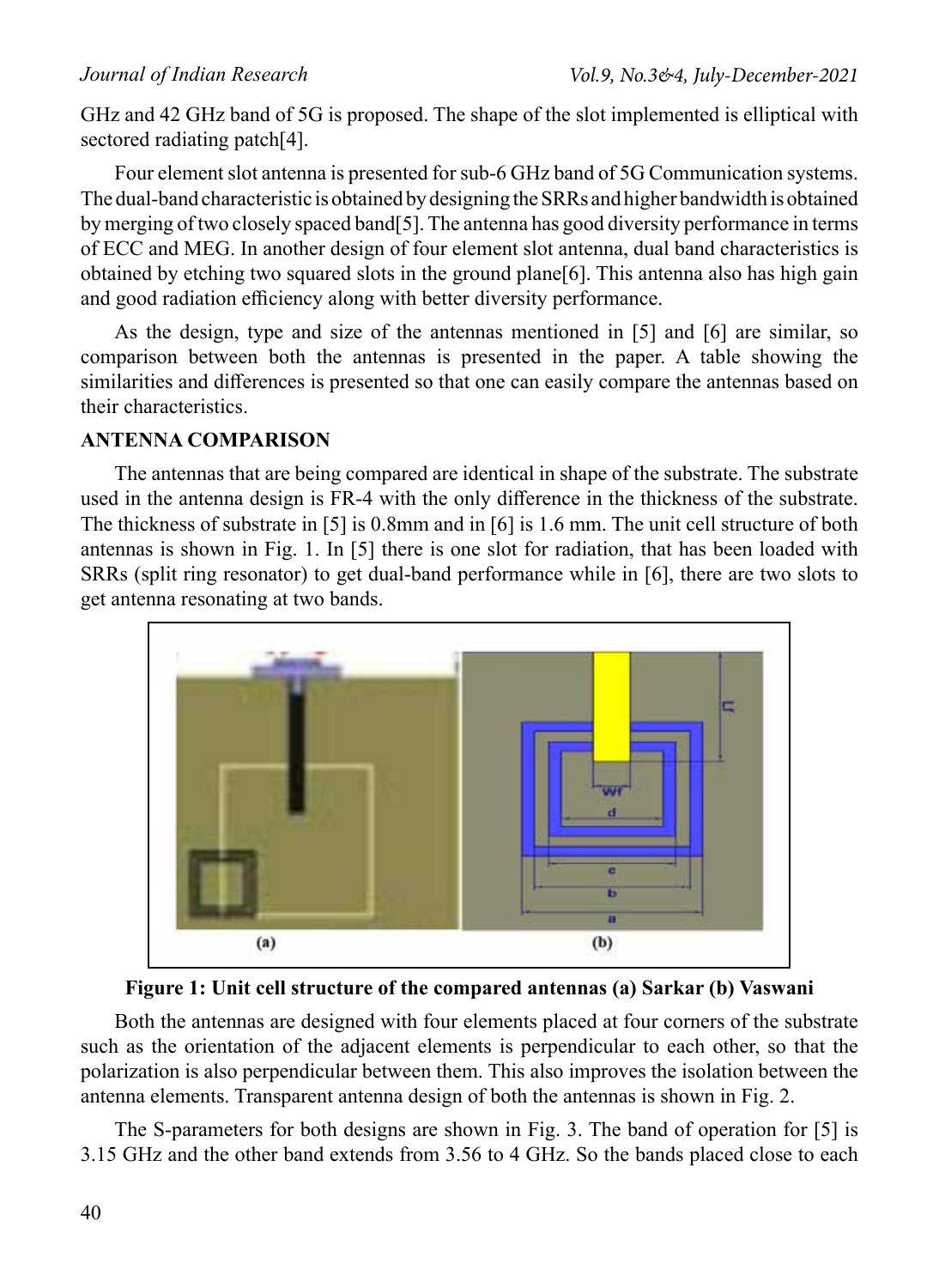other. The spacing between the bands for [6] is more as compared to [5]. The antenna in[6] resonates at 3.6 GHz and 5.5 GHz. It can also be noticed that the isolation in [6] is slightly better than [5].

The variation of radiation efficiency with frequency for antenna [6] is given in Fig. 4. The radiation efficiency for [6] is more than 60% for the 3.6 GHz band and even reaches more than 70% in the 5.5 GHz band. While for the antenna [5], the efficiency varies between 59 to 67%.



**Figure 2: Complete Design of the antennas (a) Sarkar (b) Vaswani**



**Figure 3: S-Parameters of the antennas (a) Sarkar (b) Vaswani**



**Figure 4: Radiation efficiencies of the Antenna [6]**

*Jitendra Vaswani, Archana Agarwal, Mohd. Gulzar Ali*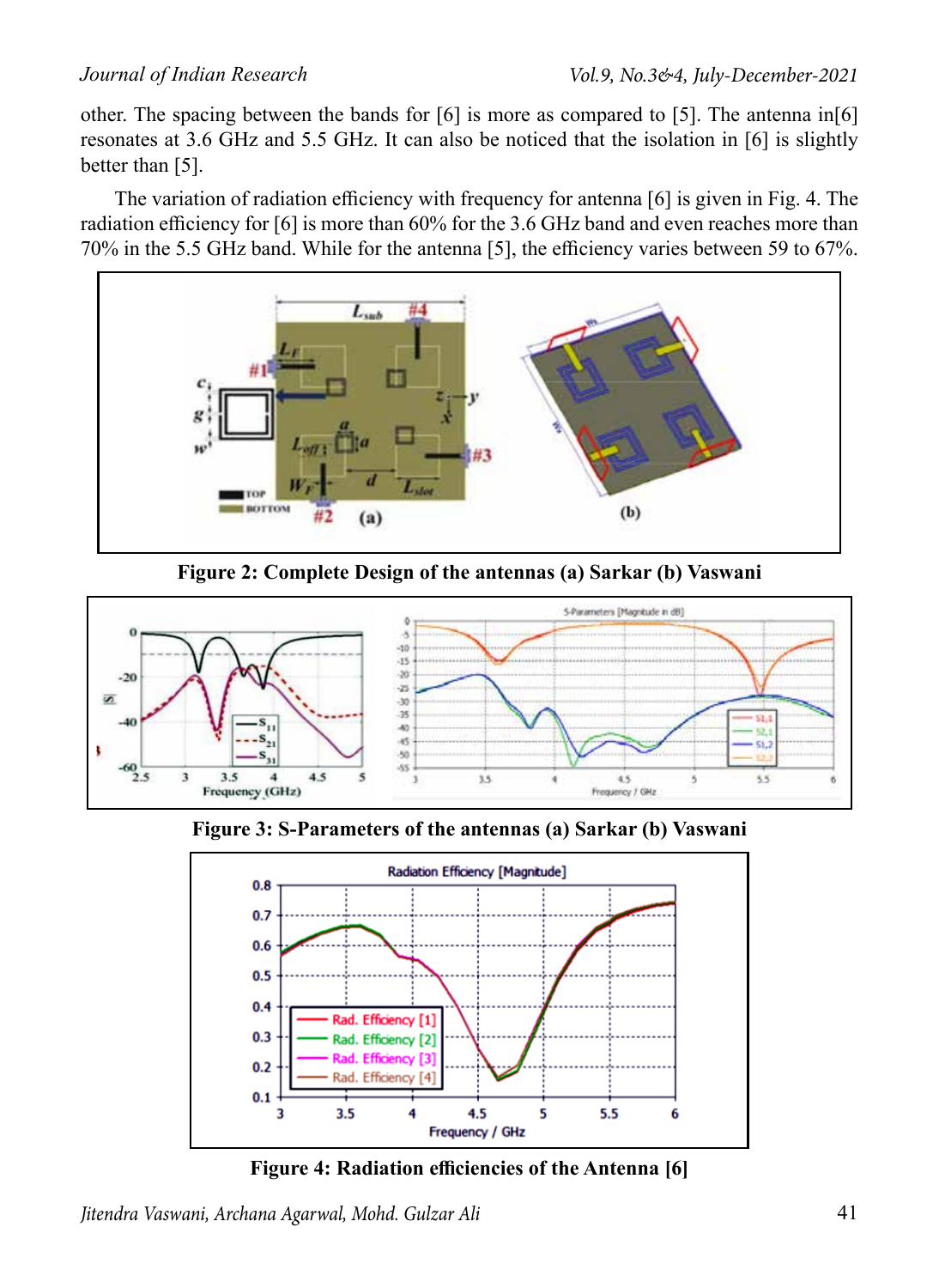

**Figure 5: Gain of antenna [5] at 3.15 GHz, 3.66 GHz and 3.88 GHz**



**Figure 6: Gain of antenna [6] at 3.6 GHz and 5.5 GHz**





The gain for antenna in [5] is shown in Fig. 5 for the mentioned operating frequencies of the antenna and varies from 1.794 dBi to 2.978 dBi. Since all elements are identical and placed in symmetry, so the gain is same for all. Fig. 6 shows the gain of antenna [6]. The gain of the antenna at 3.6 GHz is 4.48 dBi and 3.42 dBi at 5.5 GHz, nearly 1.5 dBi more than the antenna in [5].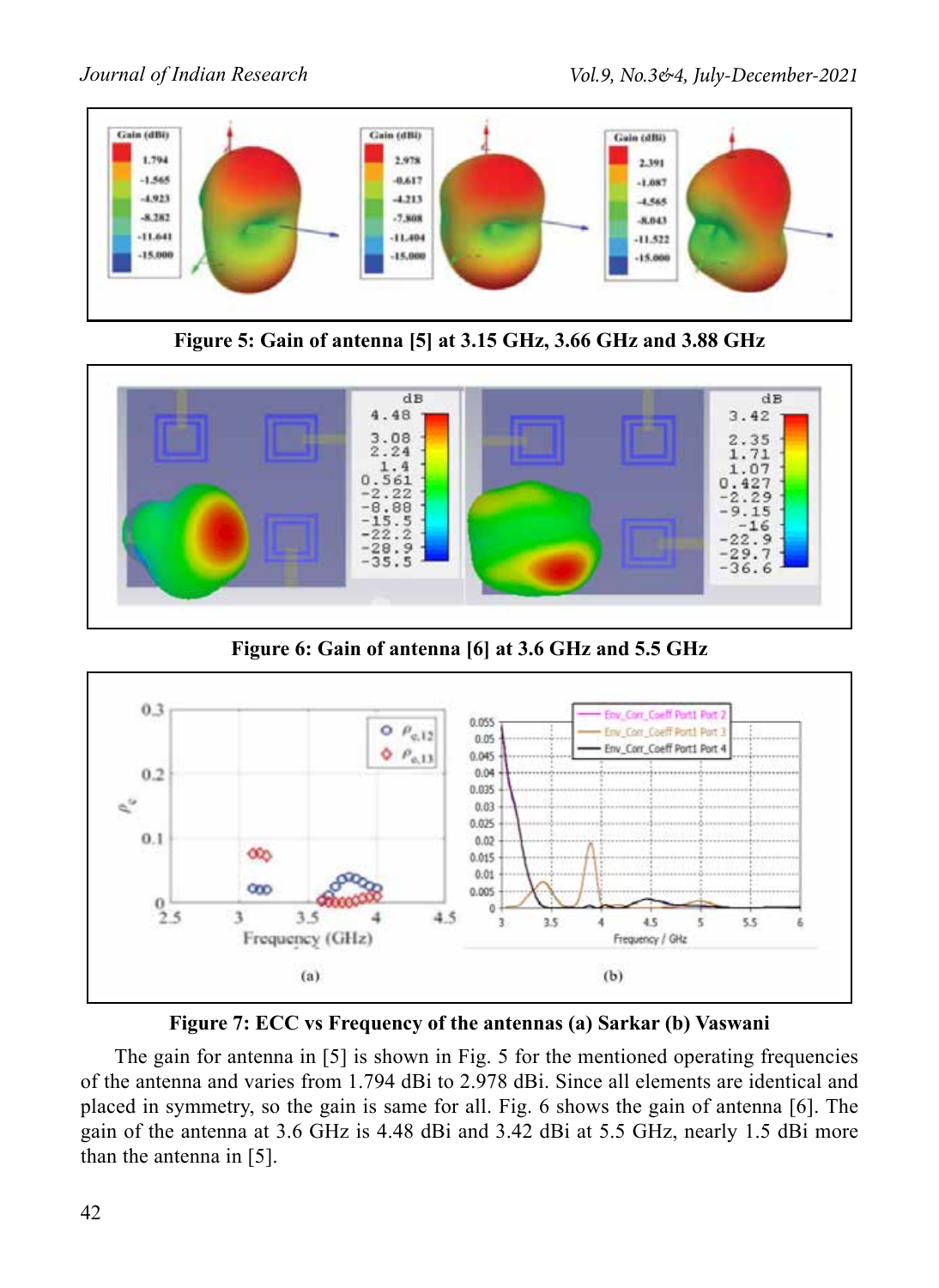The other discussed parameter is envelope correlation coefficient (ECC). As depicted in the Fig.7. The maximum value of ECC is 0.02 for antenna [6] and for antenna [5], it is close to 0.09 in the same operating range of frequencies.



**Fig. 8: The fabricated slot antenna's front view**



**Fig. 9: The fabricated antenna's back view**

Fig. 8 and Fig. 9 show the fabricated antenna's front and rear view. The antenna is fabricated using PCB designing procedure and chemical etching in lab. The testing of the antenna will be done in near future and the unit cell shown in Fig. 1(b) will be used to design more antennas in days to come.

# **RESULTS AND DISCUSSION**

The comparison of the antenna [5] and the antenna [6] is summarized in tabular form in Table I. It can be said that antenna [6] is better than the antenna [5] is terms of gain, efficiency and envelope correlation coefficient (ECC).